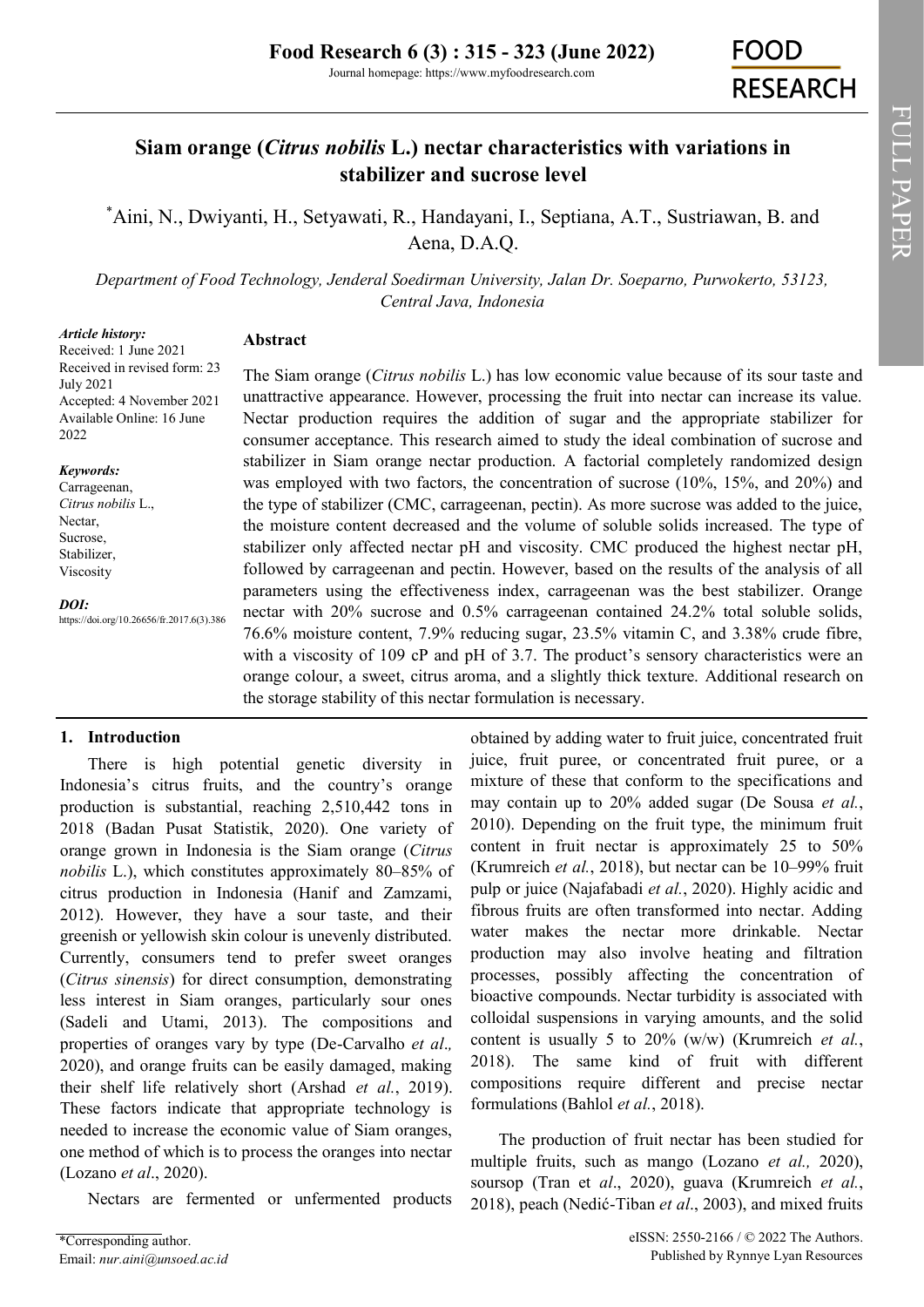FULL PAPER

(Bahlol *et al*., 2018). Furthermore, Stella *et al*. (2011) investigated the antioxidant activity of commercial orange nectar of *Citrus reticulata*, and Matiashe *et al.* (2014) developed nectar from lemons (*Citrus limon*). However, the production and composition of nectar from Siam orange (*Citrus nobilis* L.) have not been investigated, and this research is necessary to increase the fruit's economic value.

Adding sucrose to nectar increases the sweetness and enhances the flavour (Nedić-Tiban *et al.*, 2003). Sucrose is a sweetener that is colourless and soluble in water. It can play an important role in increasing the acceptance of certain foods (Brochier *et al*., 2019), and its addition will help develop a product with the desired properties. For example, working with guava, Khan *et al.* (2014) found that different concentrations of sucrose produced guava bars with different characteristics. Furthermore, Ferrarezi *et al.* (2013) stated that consumers' desire to buy orange juice and nectar is influenced by sensory properties, in addition to price and labelling. Hoffmann *et al*. (2017) developed *Butia* fruit nectar using a xanthan gum stabilizer and variable amounts of added sucrose, and the authors found that samples with 14°Bx sucrose had the best sensory characteristics, including colour, aroma, flavour, sweetness, and overall acceptability.

Stabilizers increase the nectar's viscosity, physical consistency, and stability (Hoffmann *et al*., 2017). In the production of orange nectar, carboxymethylcellulose (CMC), carrageenan, and pectin can be used, and different stabilizers are appropriate depending on the nectar produced. CMC as sodium carboxymethyl cellulose salt provides good shape, consistency, and texture. It also acts as a water binder, thickener, emulsion stabilizer, and gum texture (Akkarachaneeyakorn and Tinrat, 2015). In the production of soursop and mango nectars, CMC is used as a stabilizer and produces nectar of good viscosity (Tran et *al*., 2020; Lozano *et al*., 2020). Carrageenan is seaweed sap extracted from certain Rhodophyceae species using water or an alkaline solution. It is an emulsifier, thickener, and stabilizer (Nedić-Tiban *et al*., 2003) that was shown to provide greater viscosity than CMC in the production of dragon fruit velva (Basito *et al.*, 2018). Pectin is a type of α-Dgalacturonic acid carbohydrate biopolymer that contains methyl ester and can be extracted from fruit flesh and skin with an acidic solvent. It is often used as a stabilizer in foodstuffs, jelly ingredients, and films (Krumreich *et al.*, 2018). When preparing guava nectar, pectin has demonstrated good viscosity generation and vitamin C retention during storage.

The objectives of this study were to examine Siam orange nectar's physical, chemical, and sensory

properties using different sugar concentrations, determine the physical, chemical, and sensory effects of an added stabilizer and determine the combination of sucrose concentration and stabilizer that produces the best Siam orange nectar.

## **2. Materials and methods**

## *2.1 Materials*

Siam oranges (*Citrus nobilis* L.) were purchased from a local market in Purwokerto, Indonesia. The stabilizers tested were carrageenan (kappa carrageenan, produced by CV Karagen Indonesia), CMC (Butterfly brand, purchased from Intisari, Purwokerto, Indonesia), and powdered pectin (low methoxy pectin, product of PT Chemindo Ekatama).

## *2.2 Experimental design*

The research used a factorial completely randomized design with two factors: sucrose concentration (at 10%, 15%, and 20%) and three types of stabilizers (CMC, carrageenan, and pectin). The treatments were arranged factorially to obtain nine treatment combinations, and each treatment combination was repeated three times to obtain 27 experimental units. The data were analyzed by ANOVA (F-test). If the ANOVA revealed a significant effect, Duncan's multiple range test ( $\alpha = 5\%$ ) was performed.

## *2.3 Production of nectar*

The orange nectar was produced according to Hoffmann *et al*. (2017), with modifications to the ingredient proportions and stabilizer type. The nectar was made by mixing water and pulp (1:4), sucrose, and stabilizer. The amount of sucrose added was 15%, 20%, or 25% (w/v). The stabilizer used was carrageenan, CMC, or pectin. Nectar samples (150 mL) were pasteurized in a 250 mL bottle for three minutes at  $100 \pm 5^{\circ}$ C. The nectar was cooled at  $30^{\circ}$ C until it reached  $28^{\circ}$ C, then analyzed.

#### *2.4 Nectar sample analyses*

Moisture content, reducing sugar content, soluble solids, crude fibre, vitamin C, viscosity, and pH were determined. Moisture content was determined by the oven method (AOAC, 2005). Soluble solids were measured using a refractometer (AOAC, 2005) and the pH was measured using a pH meter (AOAC, 2005). Reducing sugars were analyzed using the Nelson– Somogyi method, and viscosity was measured according to Steele *et al*. (2014). The crude fibre was analyzed using the gravimetric method (AOAC, 2005).

Total soluble solids (TSS) were measured with a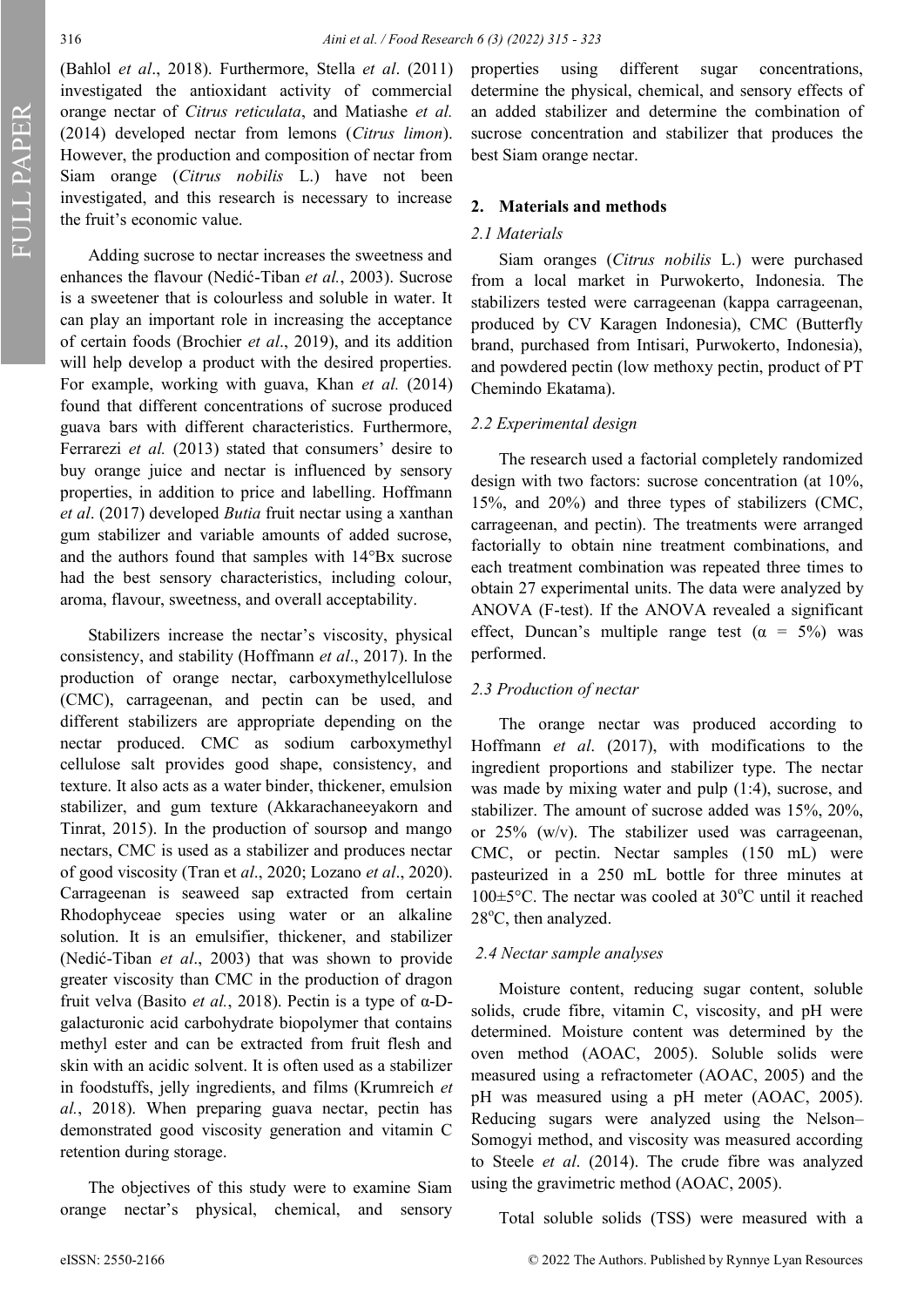refractometer after calibration. Several drops of each sample were placed on a blue prism and the TSS  $(^{\circ}Bx)$ read. The refractometer was calibrated after each sample.

The reducing sugar was measured in 2 g of sample diluted with distilled water to 100 mL. From the solution, 1 mL was taken and then diluted with distilled water to 10 mL. To 1 mL of this second solution, 1 mL of Nelson's reagent was added. The solution was heated in a water bath for 20 mins. The sample was cooled by holding the flask under running water, 1 mL of arsenomolybdate was added, the sample was shaken using a vortex, and 7 mL of distilled water was added. The absorbance was measured using a spectrophotometer at a wavelength of 540 nm. Reducing sugar content can be measured by converting the absorbance with a standard curve.

Viscosity was measured using a viscometer (Steele *et al*., 2014). A spindle rod was installed on a viscometer with a number that corresponded to the type of sample. The spindle rod was inserted into the sample in a glass beaker. The viscometer was turned on, and the viscosity was read after 5 mins using the viscometer scale. All values were converted to viscosity according to the speed and spindle used.

The crude fibre was analyzed by the gravimetric method (AOAC, 2005). To 2 g of sample in a 250 mL Erlenmeyer flask, 50 mL of 1.25%  $H_2SO_4$  solution was added. The sample was heated for 30 mins, and 50 mL of a 3.25% NaOH solution was added. The sample was reheated for 30 mins in an 80°C water bath. The suspension was filtered through filter paper that had been oven-dried and weighed. The residue left in the filter paper was washed with 15 mL of hot  $3.25\%$  H<sub>2</sub>SO<sub>4</sub> and 15 mL of boiling distilled water, then washed again with 15 mL of hot 96% ethanol. Sample washing was continued until the washing water was not acidic. The filter paper was dried in an oven at 110˚C to a constant weight, cooled in a desiccator, and weighed. Crude fibre content was calculated based on the ratio between the dried residue and the initial sample weight.

The pH was measured using a pH meter (model Do700, Extech Instruments, Shanghai, China). Before use, the pH meter was calibrated using buffer solutions of pH 7 and pH 4. Then, the pH meter electrode was dipped into a sample of orange nectar until the value

# stabilized.

Vitamin C was determined using the titration method based on the reduction of the indicator 2,6 dichlorophenol. The sample (5 g) was added to a 100 mL volumetric flask, and distilled water was added to 100 mL. The filtrate was homogenized, filtered, and 25 mL was added to an Erlenmeyer flask with 1 mL of a 1% starch solution. The filtrate was then titrated with a standard 0.01 N iodine solution until a colour change occurred.

The sensory evaluation utilized the Meillgard method (De Sousa *et al.*, 2010). Sensory analysis was performed, using test scores for taste, colour, aroma, thickness, and preference parameters on a scale of 1 to 5. The scales for taste were  $1 =$ **bitter and**  $5 =$  very sweet; for colour,  $1 =$ **light yellow and**  $5 =$  very orange; for aroma,  $1 =$ not strong and  $5 =$ very strong; for viscosity, 1  = not thick and 5 = very thick; for personal preferences,  $1 =$ dislike and  $5 =$  like very much. Twenty trained panellists were employed, and the Friedman test was used to analyze the organoleptic results. If there was an effect, a multiple comparison test with  $\alpha = 5\%$  was conducted. The orange nectar sensory test variables based on a numeric scale can be viewed in Table 1.

# **3. Results and discussion**

## *3.1 Total soluble solids*

The concentration of sucrose significantly affected the TSS of orange nectar. The greater the quantity of sucrose added, the higher the nectar TSS. The highest soluble solid value was  $23.4^{\circ}Bx$ , with the addition of 20% sucrose (Figure 1). Sucrose contains high TSS. According to Krumreich *et al.* (2018), the solid content of sucrose is 95%, and the more sucrose added, the greater the TSS. This result is consistent with the increase detected in sucrose content as the TSS in orange nectar increased (Stella *et al.*, 2011).

The interaction between the sucrose concentration and the type of stabilizer had a significant effect on TSS (Figure 2). The highest TSS values were found with the addition of 20% sucrose and carrageenan as stabilizers. Carrageenan has higher TSS than CMC and pectin due to its high protein content of 3.4%, while CMC has no protein (Septianti *et al*., 2019). The 20% sucrose in this study provided higher TSS than the 10% and 15%, and

| Table 1. Numeric scale of attribute |                 |                |                        |                |               |
|-------------------------------------|-----------------|----------------|------------------------|----------------|---------------|
| Numeric Scale                       | Colour          | Taste          | Aroma (citrus flavour) | Viscosity      | Preference    |
|                                     | Light yellow    | Not sweet      | No citrus flavour      | Thin           | Dislike       |
|                                     | Dark yellow     | Little sweet   | Little                 | Little thick   | Little like   |
|                                     | Slightly orange | Slightly sweet | Slightly               | Slightly thick | Slightly like |
| 4                                   | Orange          | Sweet          | Citrus flavour         | Thick          | Like          |
|                                     | Very orange     | Very sweet     | Very strong            | Very thick     | Very like     |

eISSN: 2550-2166 © 2022 The Authors. Published by Rynnye Lyan Resources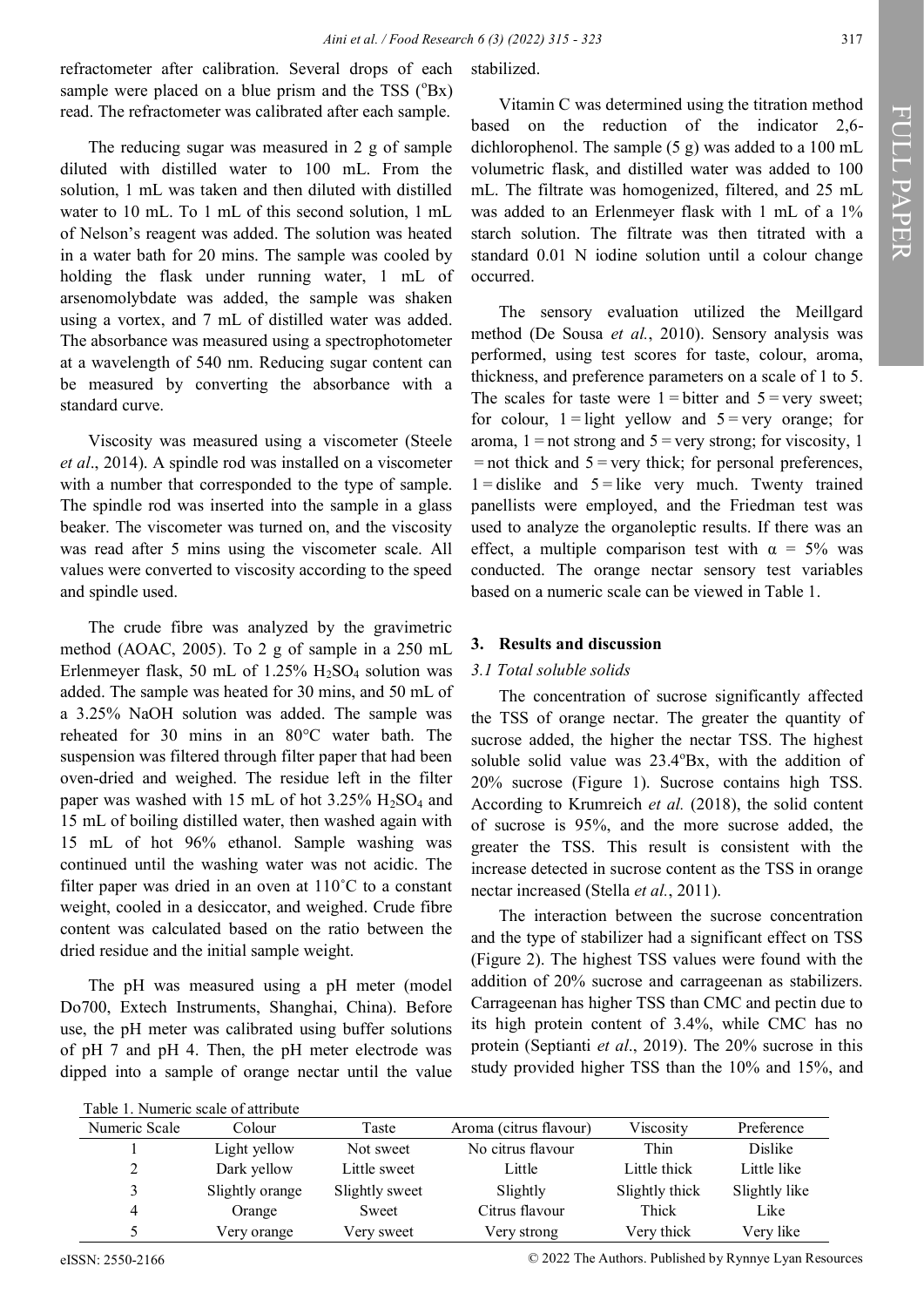in combination with carrageenan as a stabilizer, it produced orange nectar with the highest TSS, at  $24.1^{\circ}Bx$ . With 10% sucrose added with CMC, carrageenan, and pectin stabilizers, the nectar showed no significant differences in TSS, at  $16.3$ ,  $16.4$ , and  $16.8^{\circ}Bx$ , respectively (Figure 1).



Figure 1. Effect of sucrose levels on the soluble solids of the orange nectar. Values with different superscript are significantly different ( $p<0.05$ ).

As free water was bound by a stabilizer, TSS increased. As more particles bind to stabilizers, the TSS increases, and the precipitate decreases. In the presence of a stabilizer, the suspended particles will be trapped in the system and will not settle under the influence of gravity (Krumreich *et al*., 2018). Prasetijo *et al.* (2017) found that the higher the sucrose concentration in ripe fruit, the higher the total dissolved solids. Sucrose and pectin play a role in increasing the total dissolved solids content.



Figure 2. Effect of sucrose content and type of stabilizer on the soluble solids of the orange nectar. Values with different superscript are significantly different ( $p$ <0.05).

The orange nectar in this study had TSS values of  $16.3-24.1^{\circ}$ Bx (Figure 2). The TSS of these nectars were higher than those found for lime  $(13-13.2^{\circ}Bx)$ , guava  $(14.1-16.2^{\circ}Bx)$ , and mango  $(11.94-12.45^{\circ}Bx)$  nectars (Matiashe *et al*., 2014; Krumreich *et al.*, 2018; Lozano *et al.*, 2020). However, the TSS of orange nectar was lower than mango nectar  $(72-75.4^{\circ}Bx)$  (Khan *et al.*, 2014), as mangoes have more total solids than oranges.

The concentration of sucrose did not affect the pH of the orange nectar significantly. The average pH values of the orange nectars with 10%, 15%, and 20% added sucrose were the same  $(3.7)$ . This is because sucrose has a neutral pH, so it does not affect the pH when added to orange nectar. These results are consistent with Khan *et al.* (2014), who found that adding sucrose did not affect nectar pH.

The stabilizer type had an impact on the pH of the orange nectar, and nectars with CMC as a stabilizer had the highest pH  $(3.9)$ , followed by carrageenan  $(3.7)$  and pectin (3.6), as shown in Figure 3. As CMC is an alkaline stabilizer, the orange nectar with added CMC will have a higher pH than those with carrageenan and pectin. Khan *et al.* (2014) noted that the pH of guava bars with the addition of CMC was slightly higher than that of those with added pectin. Our results are also consistent with Prasetyo (2014), in which the addition of CMC in the manufacture of red guava fruit drinks had a pH ranging from 5.3 to 5.9. Furthermore, adding 0.5% CMC to cashew syrup resulted in a pH of 5.34 (Manoi 2006). According to Simamomar and Rossi (2017), adding 0.5% pectin in the manufacture of mangrove apple (*Sonneratia caseolaris)* jam resulted in a pH of 3.20. Therefore, applying pectin to citrus fruit nectar will result in a more acidic pH than citrus nectar with CMC or carrageenan.



Figure 3. Effect of stabilizer on the pH of the orange nectar. Values with different superscript are significantly different  $(p<0.05)$ .

The addition of CMC will cause the pH to increase because CMC is a salt of a strong base and a weak acid, so the resulting solution will have a high pH (Marchelina *et al*., 2020). In addition, there are large amounts of hydrocolloids in CMC to increase the pH (Malaka *et al*., 2017). The addition of pectin will increase the acidity so that the pH decreases. This process occurs because, during nectar production, pectin is hydrolyzed into pectinate and pectic acid so that the more pectin is added, the higher the acid produced and the lower the pH (Tran *et al*., 2020).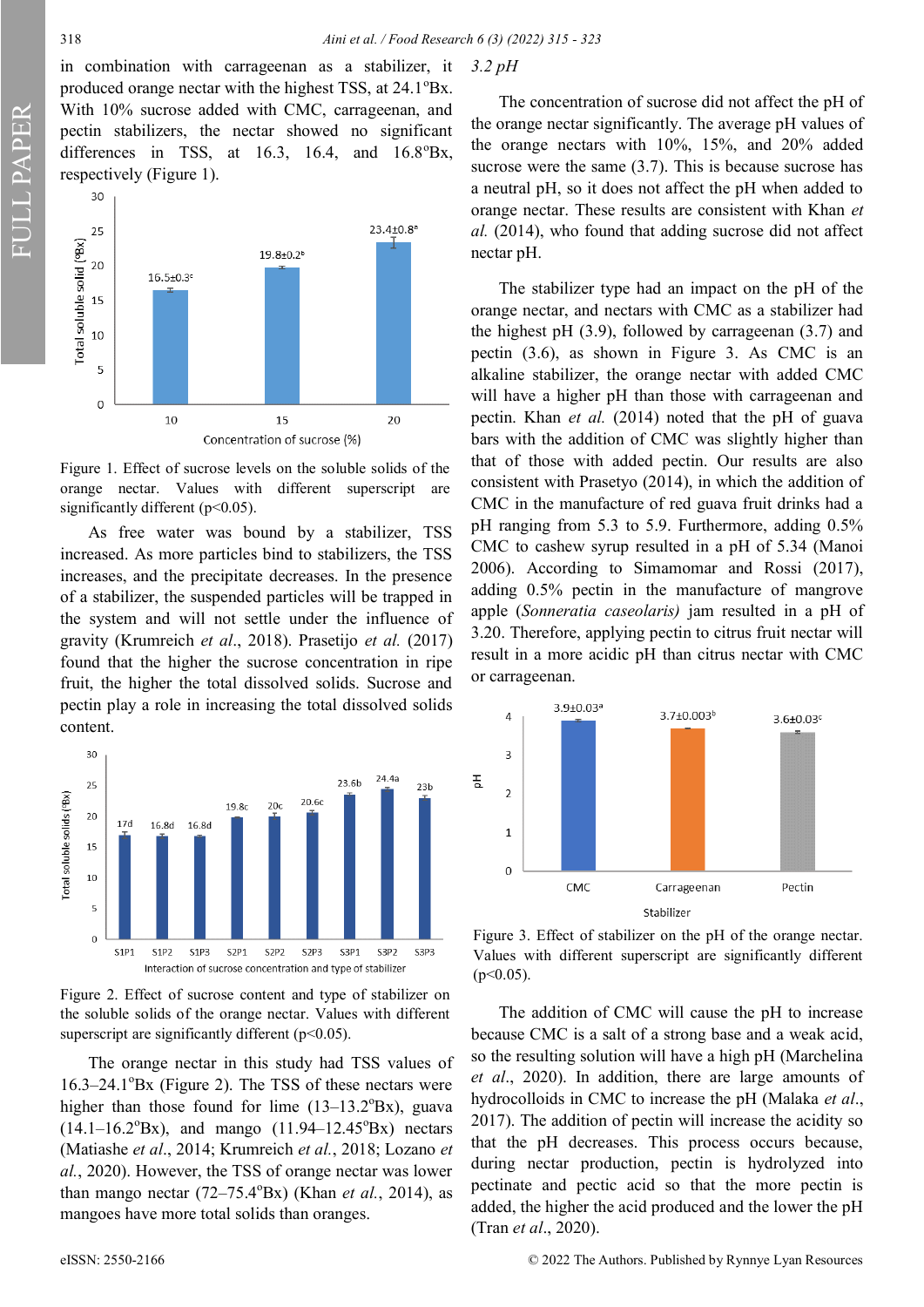The interaction between the stabilizer type and sucrose concentration did not significantly affect the pH of the nectar. The pH of the citrus nectar in this study was 3.6–3.9, which was lower than the 4.2 found by Matiashe *et al*. (2014), who studied lime nectar production.

The pH of a food product is extremely important, as it limits the growth of disease and spoilage bacteria. According to Xiang-Ng and Kuppusamy (2019), heat treatment also promotes the stability of ascorbic acid because this vitamin is more stable at acidic pH. There is no pH standard for orange nectar, although the standard range for orange juice, according to the FDA Center for Food Safety and Applied Nutrition (2008), is 3.3 to 4.19. Based on this FDA standard, the pH of orange nectar from 3.6–3.9 would meet FDA standards.

# *3.3 Viscosity*

The type of stabilizer had a significant impact on the viscosity of the orange nectar (Figure 4). CMC produced the highest viscosity (195 cP), followed by carrageen (119 cP) and pectin (26 cP). The high viscosity of orange nectar with added CMC is due to the dispersal of CMC in the fluid phase, which binds large amounts of water and forms a gel framework, preventing the free movement of water molecules (Akkarachaneeyakorn and Tinrat, 2015). According to Utomo *et al*. (2014), the viscosity of many water molecules is increased because the crosslinks formed by the helical arrangement and their interactions are trapped within the threedimensional structure. The water previously free to move outside the granules can no longer do so because it is absorbed and bound to the CMC granules, increasing viscosity (Siskawardhani *et al*., 2013).



Figure 4. Effect of stabilizer on the viscosity of the orange nectar. Values with different superscript are significantly different ( $p<0.05$ ).

The addition of carrageenan will cause decreased stability, especially at high temperatures. Carrageenan is capable of forming a gel of polymer chains that form a three-dimensional mesh. This network captures or

mobilizes water therein and forms a strong and rigid structure (Sharma *et al*., 2017). However, the tissue formed by carrageenan is weaker than CMC, so the viscosity of nectar added with carrageenan was lower than the viscosity of nectar added with CMC. According to Penjumras *et al.* (2019), adding more CMC rather than carrageenan to the dough will increase its viscosity.

Compared to other stabilizers, pectin produced the lowest orange nectar viscosity. Khushbu and Sunil (2018) stated that mayonnaise had a lower viscosity with added pectin than CMC. Similarly, Tran et *al.* (2020) found that adding pectin in low concentrations resulted in a reduction in soursop nectar viscosity.

The interaction between sucrose concentration and stabilizer type did not significantly influence the viscosity of the orange nectar. According to the guidelines of the National Dysphagia Diet (Steele *et al*. 2014), the viscosity of orange nectar should be 51–350 cP. The viscosity of orange nectar produced in this study was 21.7–221.7 cP (Figure 5). Orange nectar with pectin stabilizer does not fulfil these requirements, as its viscosity is less than 50 cP, while orange nectar with carrageenan and CMC stabilizers fulfilled the dysphagia diet criterion.





#### *3.4 Reducing sugar content*

Sucrose concentration and stabilizer type, and the interaction between them, did not affect sugar reduction significantly. Figure 6 shows that the reducing sugar content was 5.7–11.1%. No studies have investigated the reducing sugar levels of nectar, but Nuraeni *et al.* (2019) found an 8–10% lower sugar content for fruit juice. Sugar reduction in citrus nectar is similar to that in guava bars, at 839–1138 (Khan *et al.*, 2014).

## *3.5 Vitamin C content*

Sugar concentration and type of stabilizer had no significant effect on the orange nectar ascorbic acid levels, which were 21.1–28.2 mg/100 mL (Figure 7).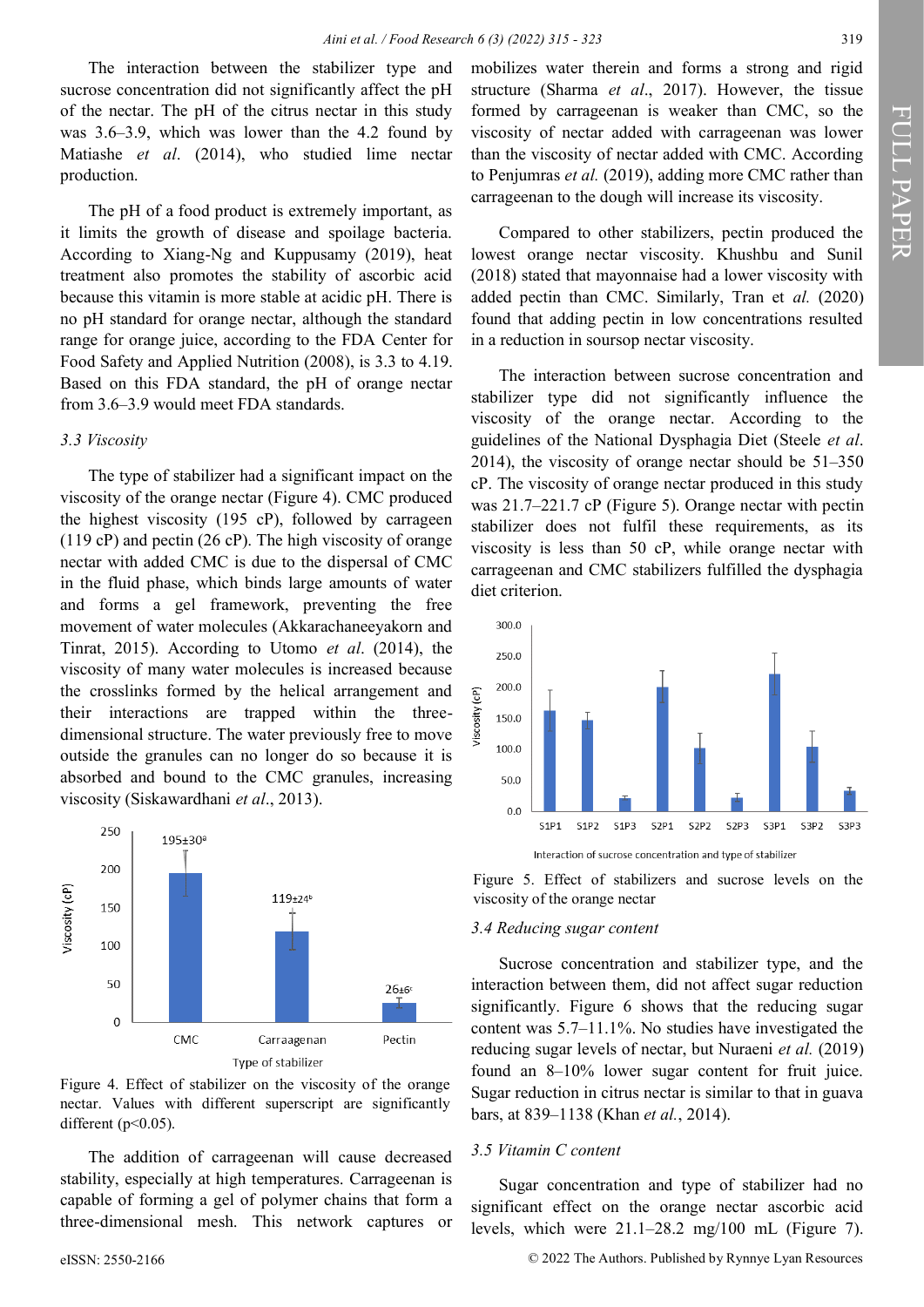320 *Aini et al. / Food Research 6 (3) (2022) 315 - 323*



Figure 6. Effect of stabilizers and sucrose levels on the reducing sugar of the orange nectar

According to Wariyah (2010), Siam oranges contain 20– 60 mg/100 mL of vitamin C. The proportion of juice to the water in the manufacture of orange nectar is the same (4:1), so the levels of vitamin C could be compared.

Krumreich *et al*. (2018) found that ascorbic acid was higher in guava nectar (5.2%), and Kumalasari (2015) found that it was 9.7% in papaya-pineapple juice. Khan *et al*. (2014) also stated that the type of stabilizer did not affect ascorbic acid levels.

# *3.6 Crude fibre content*

FULL PAPER

The analysis of variance showed that the type of stabilizer had a significant effect on the crude fibre content of citrus nectar. Moreover, the sucrose concentration and the interaction between sucrose and stabilizer had no significant effect on the crude fibre content of citrus nectar.

The crude fibre content of orange nectar with added pectin was 3.27%, carrageenan 3.17%, and CMC 2.57%. The differences are due to the different characteristics of each type of stabilizer. These results are consistent with Herlina (2020) that adding 0.5% carrageenan to fruit leather of *Chrysophyllum cainito* resulted in higher fibre content (6.81%) than adding 0.5% CMC (5.16%). Mangrove apple jam with 0.5% pectin had a crude fibre content of 2.08%, according to Simamomar and Rossi (2017).

Fibre is composed of carbohydrates that cannot be hydrolyzed by strong acids or bases under controlled conditions (Palafox-Carlos *et al*., 2011). Anderson *et al.* (2009) reported that there are two fibre classes, namely water-soluble fibre and insoluble fibre. Soluble fibre includes pectin, gum, and carrageenan. Meanwhile, the fibres that are not soluble in water are cellulose, hemicellulose, and lignin. *Penjumras et al.* (2019) stated that CMC contains water-soluble fibre, which will increase the fibre content in the product. However, the total dietary fibre content of CMC is 74 g/100 g, which is less than that of carrageenan (83.62 g/100 g) (Muzaifa



Figure 7. Effect of stabilizers and sucrose levels on the vitamin C of the orange nectar

2006). In this study, the product with the highest crude fibre content was the product with added pectin. Pectin is a soluble dietary fibre that the higher the concentration of pectin added, the higher the soluble fibre content (Dickinson 2009).

# *3.7 Sensory evaluation*

Sensory testing of six products was performed on those nectar products with added CMC and carrageenan. Nectar with pectin as a stabilizer was not tested because it did not comply with viscosity standards.

Colour is an important element that helps to determine the acceptance level of a specific food. If a product has good nutritional value, good taste, and attractive colour, it will interest the public (Akkarachaneeyakorn and Tinrat, 2015). In this case, the orange nectar colour scored 3.84–4.24, which means the nectar had a yellow colour, and the difference between treatments was not significant. The colour of oranges results from the presence of beta carotene.

Taste is a major parameter in consumer food selection since it is a quality attribute capable of determining the level of consumer acceptance of products (Chakraborty *et al*., 2020). Different perceptions of food products are also determined by taste. The taste of the orange nectar had a score of 3.24 (slightly sweet)–4.4 (sweet), which was influenced by the combination of stabilizer type and sucrose concentration. As shown in Figure 8, the highest taste score was for the nectar with the addition of 20% sucrose and carrageenan stabilizer. The addition of a high amount of sucrose and carrageenan increased the sweetness. Similarly, Marzelly *et al*. (2018) found that adding sugar and carrageenan increased the sweetness of fruit leather.

Aroma is one of the sensory parameters used by consumers when selecting food (Tuan-Azlan *et al*., 2020). Most people will first smell the product before tasting it. There was no significant difference in the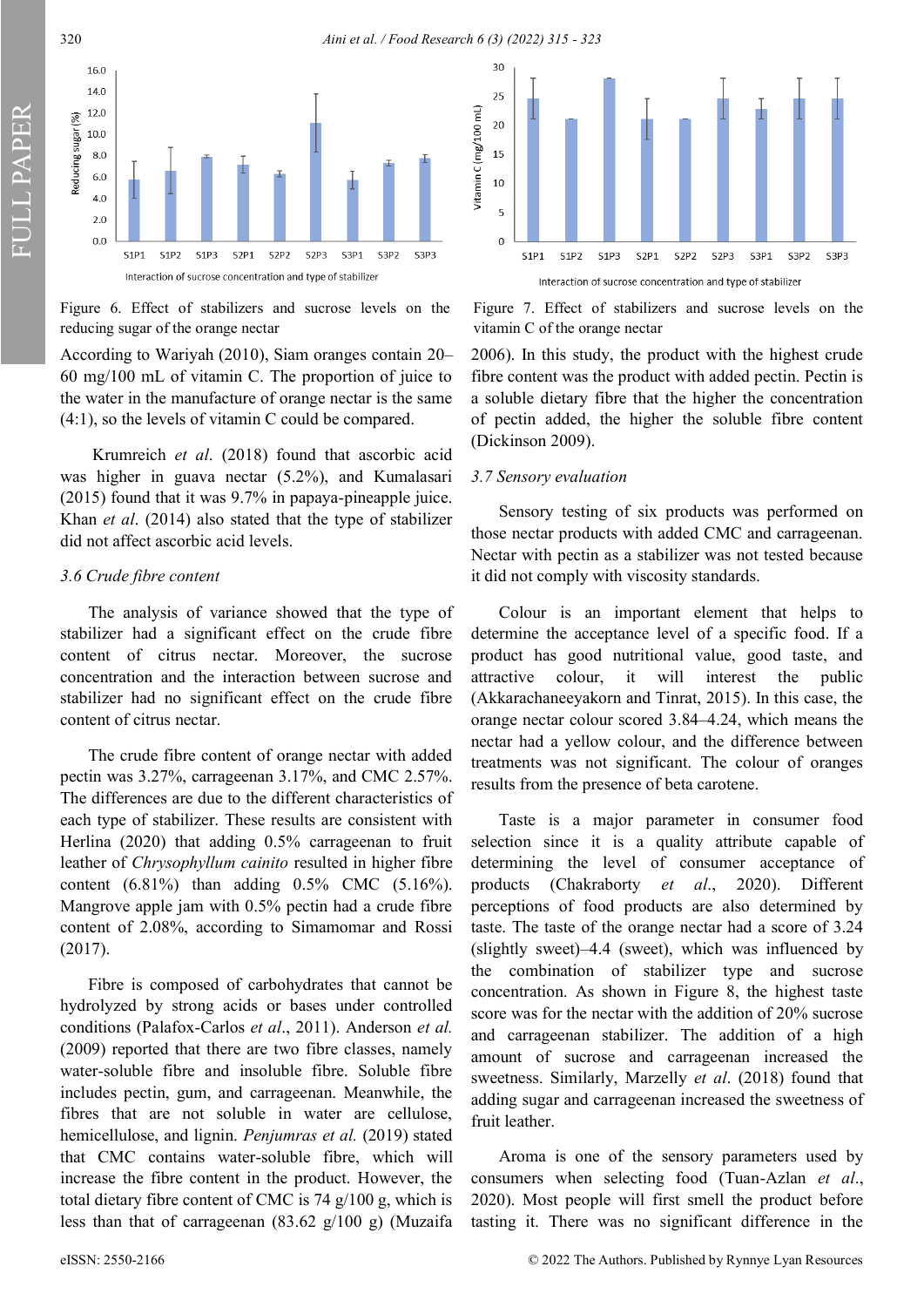aroma of the orange nectar between the treatments, with scores of 2.60–3.24, indicating a mild citrus aroma. Marzelly *et al*. (2018) proposed that sugar and carrageenan form a network of matrixes that traps and produces the characteristic citrus aroma.

Sensory texture tests were performed on the product viscosity. Texture considerably influences the images of foods and is sometimes more important than flavour (Chakraborty *et al*., 2020). The sensory score for the viscosity of the orange nectar was 2.00–3.56, differing significantly by treatment effect. The highest viscosity (3.56) was in the nectar with the addition of 20% sucrose and CMC stabilizer . The sensory viscosity test results are consistent with viscometer results. The high viscosity of orange nectar with CMC was due to the dispersed CMC during the fluid phase, which binds large quantities of water and creates a gel-frame, preventing water molecules from moving freely (Akkarachaneeyakorn and Tinrat, 2015).



Figure 8. Sensory properties of orange nectar on various stabilizers and sucrose levels (A: 10% sucrose and CMC; B: 10% sucrose and carrageenan; C: 15% sucrose and CMC; D: 15% sucrose and carrageenan; E: 20% sucrose and CMC; F: 20% sucrose and carrageenan).

The panellists' overall taste verdict was the final evaluation, combining the parameters of colour, aroma, taste, and texture. The preference score for citrus nectar was 2.72–3.36, influenced by the sucrose concentration and the type of stabilizer. The highest preference (3.36) was for the orange nectar with 20% saccharose and carrageenan stabilizer (Figure 8).

#### **4. Conclusion**

Squeezed oranges can be processed into nectar with the addition of sucrose and a stabilizer. The more sucrose added to the nectar, the lower the moisture content and the more soluble solids produced. The type of stabilizer had a major impact on the pH and viscosity of orange nectar, and the best stabilizer was found to be carrageenan. The preferred citrus nectar was made with the addition of 20% sucrose and carrageenan. The favoured product had the sweetest taste, an orange colour was slightly dense, and had a slightly orange aroma. The preferred nectar had a moisture content of 76.6%, total dissolved solids of 24.2%, pH of 3.7, a viscosity of 109 cP, vitamin C of 23.5%, reducing sugar of 7.9%, and crude fibre of 3.38%. Squeezed oranges of low economic value can be made into orange nectar by adding 20% sucrose and 1% carrageenan. The processing of squeezed oranges into citrus nectar is expected to increase its shelf -life and economic value. More research on its stability during storage is needed.

## **Conflict of interest**

The authors declare no conflict of interest.

## **Acknowledgements**

This research was funded by the Institute for Research and Community Service, Jenderal Soedirman University, through Institutional Research (contract number T/251/UN23.18/ PT.01.03/2020).

# **References**

- Akkarachaneeyakorn, S. and Tinrat, S. (2015). Effects of types and amounts of stabilizers on physical and sensory characteristics of cloudy ready-to-drink mulberry fruit juice. *Food Science and Nutrition*, 3 (3), 213–220. https://doi.org/10.1002/fsn3.206
- Anderson, J.W., Baird, P., Davis-Jr, R.H., Ferreri, S., Knudtson, M., Koraym, A., Waters, V. and Williams, C.L. (2009). Health Benefits of Dietary Fiber. *Nutrition Reviews,* 67(4), 188–205. https:// doi.org/10.1111/j.1753-4887.2009.00189.x
- AOAC. (2005). Official Methods of Analysis of the Association of Official Agricultural Chemists International. USA: AOAC.
- Arshad, M., Ullah, M.I., Afzal, M., Khalid, S., Raza, A.B.M. and Iftikhar, Y. (2019). Evaluation of plant extracts for the management of citrus leafminer, Phyllocnistis citrella (*Lepidoptera: Gracillariidae*). *Kuwait Journal of Science*, 46(1), 58–67.
- Badan Pusat Statistik (2020) Produksi Jeruk di Indonesia. Retreived from BPS website: [www.bps.go.id.](http://www.bps.go.id) [In Bahasa Indonesia].
- Bahlol, H.E.M., El-Desouky, A.I., Sharoba, A.M., Morsy, O.M. and Abd El-Mawla, E.M. (2018). Utilization of Sprulina Algae to improve the nutritional value of kiwifruits and cantaloupe nectar blends. *Annals of Agricultural Science, Moshtohor,* 56, 315–324. [https://doi.org/10.21608/](https://doi.org/10.21608/assjm.2018.214391) [assjm.2018.214391](https://doi.org/10.21608/assjm.2018.214391)
- Basito, B., Yudhistira, B. and Meriza, D.A. (2018).

eISSN: 2550-2166 © 2022 The Authors. Published by Rynnye Lyan Resources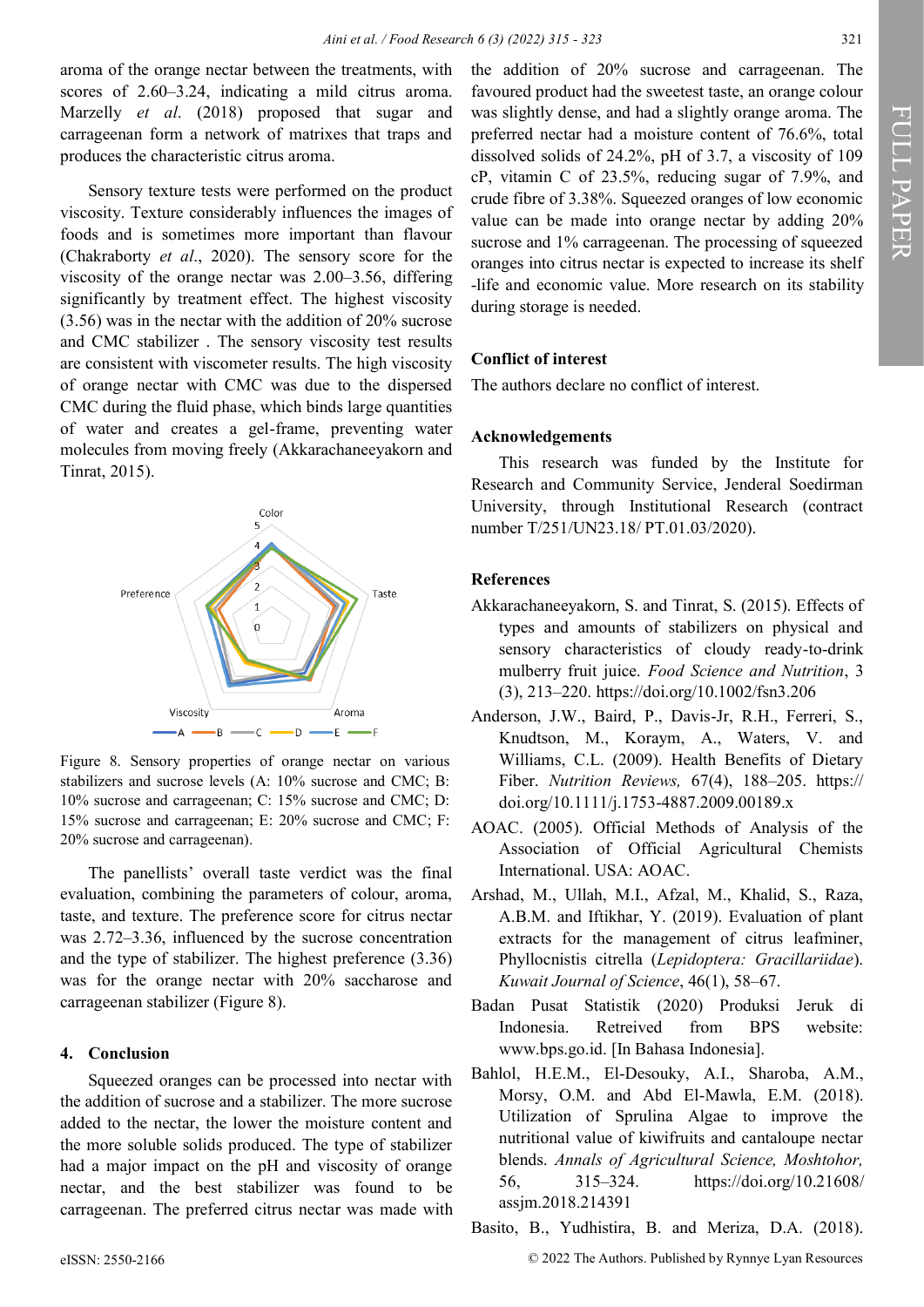Kajian penggunaan bahan penstabil CMC (Carboxyl Methyl Cellulose) dan karagenan dalam pembuatan velva buah naga super merah (*Hylocereus costaricensis)*. *Jurnal Teknologi dan Industri Pertanian Indonesia*, 10(1), 42–49. [https://](https://doi.org/10.17969/jtipi.v10i1.9577) [doi.org/10.17969/jtipi.v10i1.9577 \[](https://doi.org/10.17969/jtipi.v10i1.9577)In Bahasa Indonesia].

- Brochier, B., Inácio, J.M. and Noreña, C.P.Z. (2019). Study of osmotic dehydration of kiwi fruit using sucrose solution. *Brazilian Journal of Food Technology*, 22(4), 1–9. https://doi.org/10.1590/1981 -6723.14618
- Chakraborty, N., Chakraborty, R. and Saha, A.K. (2020). Fortified and freeze-dried kiwi fruit (*Actinidia deliciosa*): Quality and sensory assessment. *Brazilian Journal of Food Technology*, 23, e2019077. https://doi.org/10.1590/1981-6723.07719
- Carvalho, D.U, da-Cruz, M.A., Colombo, R.C., Watanabe, L.S., Tazima, Z.H and Neves, C.S.V.J. (2020). Determination of organic acids and carbohydrates in 'Salustiana' orange fruit from different Rootstocks. *Brazilian Journal of Food Technology,* 23(1), 1–11. [https://](https://doi.org/10.1590/1981-6723.32918) [doi.org/10.1590/1981](https://doi.org/10.1590/1981-6723.32918)-6723.32918
- Dickinson, E. (2009). Hydrocolloids as emulsifiers and emulsion stabilizers. *Food Hydrocolloids,* 23(6), 1473–1482. https://doi.org/10.1016/ J.FOODHYD.2008.08.005
- FDA Center for Food Safety and Applied Nutrition. (2008). Approximate pH of foods and food products. Retrieved from FDA website: http:// www.foodscience.caes.uga.edu/extension/ documents/fdaapproximatephoffoodslacf-phs.pdf.
- Ferrarezi, A., Minin, V.P., dos-Santos, K.M. and Monteiro, M. (2013). Consumer attitude towards purchasing intent for ready to drink orange juice and Nectar. *Nutrition and Food Science,* 43(4), 304–312. https://doi.org/10.1108/NFS-03-2012-0021
- Hanif, Z. and Zamzami, L. (2012). Trend Jeruk Impor Dan Posisi Indonesia Sebagai Produsen Jeruk Dunia, presented at the Prosiding Workshop Rencana Aksi Rehabilitasi Agribisnis Jeruk Keprok Soe Yang Berkelanjutan Untuk Substitusi Impor*,* p*.* 10. Kupang, Indonesia: Jakarta Puslibang Hortikultura 2012. [In Bahasa Indonesia].
- Hoffmann, J.F., Zandona, G.P., dos santos, P.S., Dallmann, C.M., Madruga, F.B., Rombaldi, C.V. and Chaves, F.C. (2017). Stability of bioactive compounds in butiá (*Butia odorata*) fruit pulp and nectar. *Food Chemistry*, 237, 638–644. https:// doi.org/10.1016/j.foodchem.2017.05.154
- Khan, M., Ayub, M., Durrani, Y., Wahab, S., Muhammad, A., Ali, S.A., Shakoor, A., Arsalan, L.

and Rehman, Z. (2014). Effect of sucrose and stabilizer on the overall quality of guava bar. *World Journal of Pharmacy and Pharmaceutical Sciences*, 3(5), 130–146. https://doi.org/10.1126/ science.1103411

- Krumreich, F.D., Correa, A.P.A., Nachtigal, J.C., Buss, G.L., Rutz, J.K., Crizel-Cardozo, M.M., Jansen, C. and Zambiazi, R.C. (2018). Stabilization of guava nectar with hydrocolloids and pectinases. *Polimeros*, 28(1), 53–60. https://doi.org/10.1590/0104- 1428.04916
- Kumalasari, R. (2015). Effect of stabilizer type and ratio of fruit puree on the quality of papaya-pineapple mixed juice. *Jurnal Hortikultura*, 25(3), 266–276. https://doi.org/10.21082/jhort.v25n3.2015.p266-276
- Lozano, E., Salcedo, J. and Andrade, R. (2020). Evaluation of yam (*Dioscorea rotundata*) mucilage as a stabilizer in the production of mango nectar. *Heliyon*, 6(6), e04359. https://doi.org/10.1016/ j.heliyon.2020.e04359
- Malaka, R., Hatta, W. and Baco, S. (2017). Evaluation of using edible coating and ripening on Dangke, a traditional cheese of Indonesia. *Food Research,* 1(2), 51–56. https://doi.org/10.26656/fr.2017.2.006
- Manoi, F. (2006). Pengaruh konsentrasi karboksil metil selulosa (CMC) terhadap mutu sirup jambu mete (*Anacardium occidentale* L.). *Buletin Penelitian Tanaman Rempah Dan Obat,* 17(2), 72–78. [https://](https://doi.org/10.21082/bullittro.v17n2.2006) [doi.org/10.21082/bullittro.v17n2.2006 \[](https://doi.org/10.21082/bullittro.v17n2.2006)In Bahasa Indonesia].
- Marchelina, C., Sinaga, H. and Lubis, L.M. (2020). Effect of the types and percentages of stabilizer on the quality of instant garfish condiment. *Indonesian Journal of Agricultural Research,* 3(1), 10–22. https://doi.org/10.32734/injar.v3i1.3615
- Marzelly, A.D., Lindriati, T. and Yuwanti, S. (2018). Karakteristik fisik, kimia dan sensoris fruit leather pisang ambon (*Musa paradisiaca S*.) dengan penambahan gula dan karagenan. *Jurnal Agroteknologi*, 11(2), 172-185. https:// doi.org/10.19184/j-[agt.v11i02.6526 \[](https://doi.org/10.19184/j-agt.v11i02.6526)In Bahasa Indonesia].
- Matiashe, I., Mahara, P. and Marume, P. (2014). Development of lemon and lime nectar at mazoe citrus Estate, Zimbabwe. *IOSR Journal of Engineering*, 4(1), 51–60. https:// doi.org/10.9790/3021-04145160
- Muzaifa, M. (2006). Pembuatan CMC dari selulosa bakterial (nata de coco). *Agrista,* 10(2), 100-106. [In Bahasa Indonesia].
- Najafabadi, N.S., Sahari, M.A., Barzegar, M. and Esfahani, Z.H. (2020). Role of extraction conditions in the recovery of some phytochemical compounds